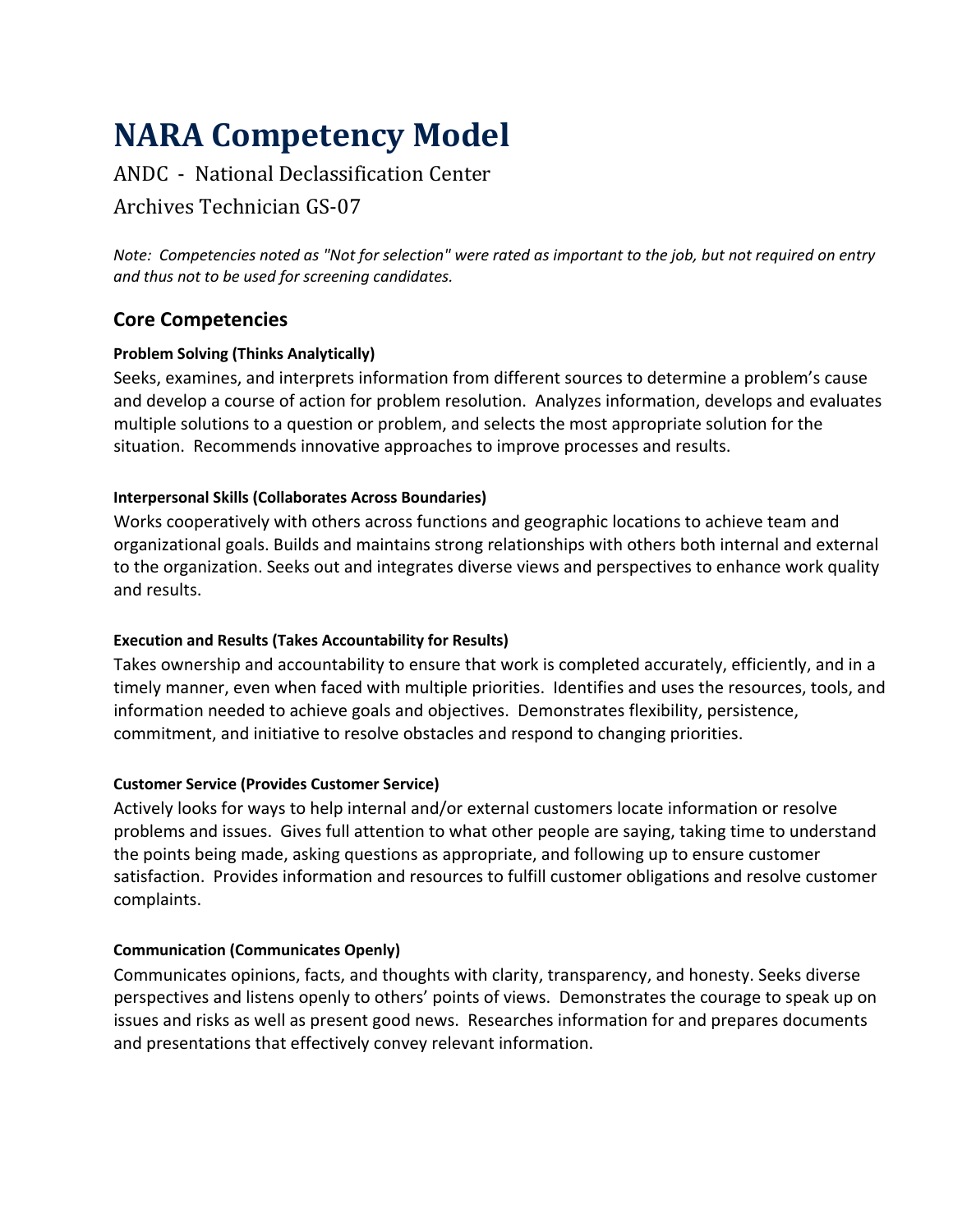#### **Organizational Awareness (Demonstrates Organizational Awareness) (Not for selection)**

Demonstrates behaviors and actions that are aligned with the agency's mission and function, applying programs, policies, procedures, rules, and regulations to work activities. Places a high priority and focus on supporting NARA's mission and achieving agency goals. Considers the potential impact of external factors (for example, changes in legislation) on the needs and objectives of one's department and the agency as a whole.

## **General Competencies**

#### **Embraces Continual Learning**

Seeks opportunities to expand knowledge and skills through formal and informal education, training, and feedback. Identifies and leverages own strengths and developmental needs and strives to improve own skills. Acquires new knowledge related to business, professional, and technological changes and developments. Demonstrates and supports continual learning, and shares knowledge and expertise with others.

#### **Utilizes Computer Technology**

Utilizes computer technology and software applications (e.g., word processing, spreadsheets, databases, web-based tools) to perform work activities. Applies technologies and/or tools to improve work, productivity, or customer service.

## **Technical Competencies**

#### **Applies Knowledge of [Subject Area(s)/Disciplines]**

Demonstrates expertise in records and related materials pertinent to **[Subject Area(s)/Discipline(s)]**. Maintains currency in the history, organization, operations, and trends relevant to **[Subject**] Area(s)/Discipline(s)] as well as the applicable Federal laws, authorities, and regulations. Maintains currency in the interrelationship of these subjects with **[other key subject area(s)**]. Provides technical consultation on **[Subject Area(s)/Discipline(s)]** to meet the needs of NARA, other Federal agencies, researchers, or others.

## **Performs [Records Mgmt/Archival Functions]**

Uses records and information management principles as well as archival principles and related agency policies to perform **[Records Management/Archival Function(s)]**. Examines and applies **[Subject**] Area(s)/Discipline(s)] to define the scope, context, purpose, and direction of records management, maintenance, and control processes.Considers the impact and implications of these activities on agency services, customer needs, and customer expectations.